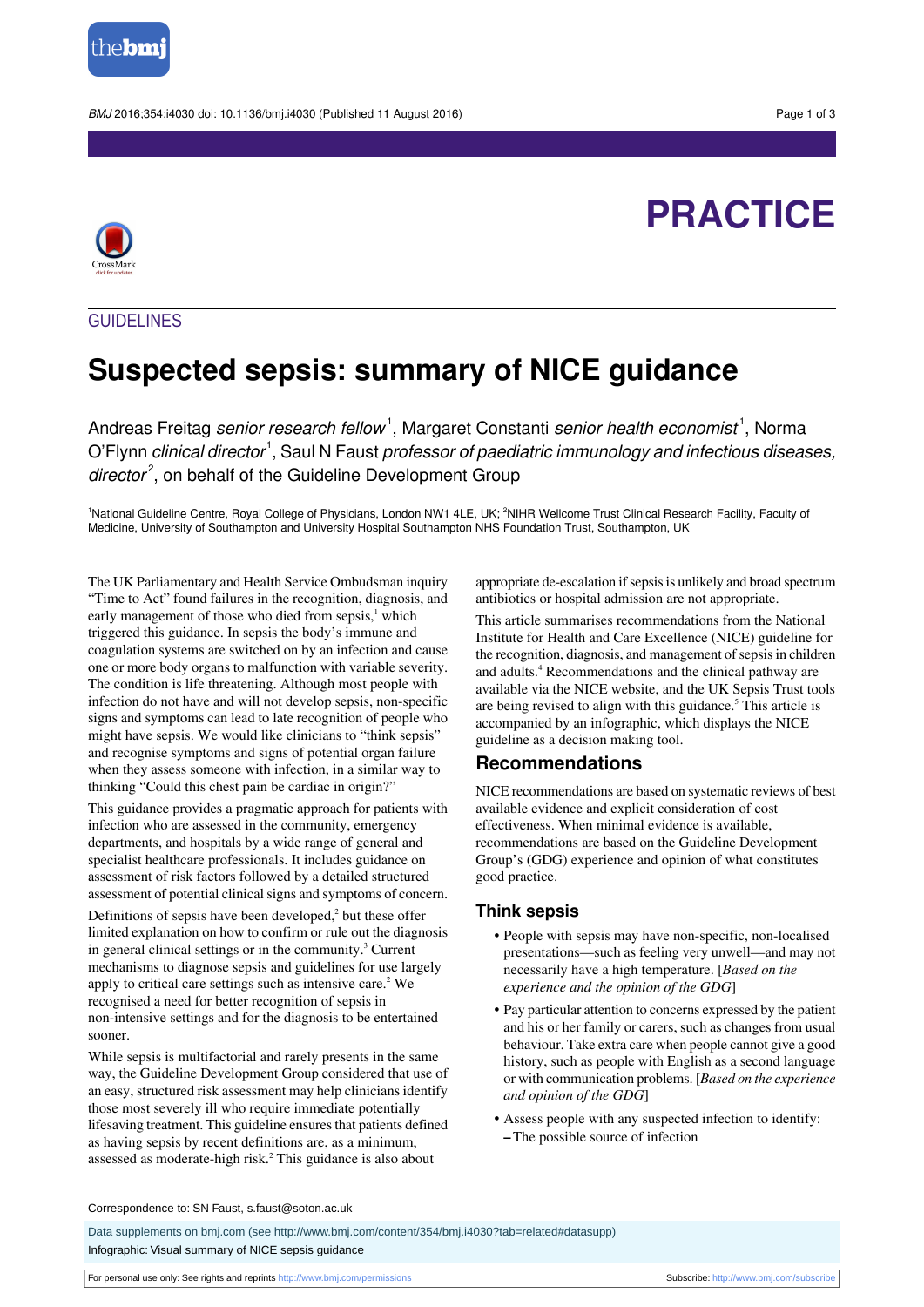#### **What you need to know**

- **•** "Think sepsis" in any person with suspected infection
- **•** Sepsis may present with non-specific symptoms and signs and without fever
- Have a high index of suspicion of sepsis in those who are aged <1 year or >75 years, pregnant, or immunocompromised, and those who have a device or line in situ or have had recent surgery
- **•** Use risk factors and any indicators of clinical concern to decide if full assessment is required
- **•** Offer people at high risk of sepsis broad spectrum antibiotics and intravenous fluids in hospital
- **–** Factors that increase risk of sepsis (see box 1)
- **–** Any signs that are indicators for clinical concern, such as new onset abnormalities of behaviour, circulation, or respiration.

[*Based on the experience and opinion of the GDG*]

- **•** If making a remote assessment, identify factors that increase risk of sepsis (see box 1) or indications of clinical concern (such as new onset abnormalities of behaviour, circulation, or respiration) when deciding whether to offer a face-to-face assessment and the urgency of the assessment. [*Based on the experience and opinion of the GDG*]
- **•** Use a structured set of observations to assess people in a face-to-face setting to stratify risk if there is clinical concern and sepsis is suspected. Consider using an early warning score to assess people with suspected sepsis in acute hospital settings. [*Based on the experience and opinion of the GDG*]
- **•** Suspect neutropenic sepsis in patients who are having anticancer treatment and become unwell, and refer them immediately for assessment in secondary or tertiary care (see NICE clinical guideline CG151 on neutropenic sepsis<sup>6</sup> ). [*Based on evidence underpinning the NICE clinical guideline on neutropenic sepsis (CG151)*]

## **Risk stratification**

The GDG found evidence of low quality and used this as the starting point for their recommendations. If a person has infection and there is clinical concern that he or she might have sepsis, perform a structured assessment using the history and physical examination to grade risk of severe illness or death from sepsis (see infographic).

- **•** Changes in behaviour, in particular a new altered mental state, are a strong risk factor for mortality [*Based on very low quality evidence from observational studies and the experience and opinion of the GDG*]
- **•** Increased respiratory rate is associated with poor patient outcome and diagnosis of infection, particularly because pneumonia is a common cause of sepsis
- **•** Extreme values of blood pressure are a cause of clinical concern. However, blood pressure should be interpreted in the context of a person's previous blood pressure if this is known [*Based on very low quality evidence from observational studies and the experience and opinion of the GDG*]
- **•** Tachycardia is a risk factor for serious infections and sepsis, and for admission to intensive care and mortality [*Based on very low quality evidence from observational studies and the experience and opinion of the GDG*]
- Fever may be a risk factor for sepsis, although some studies showed that a high proportion of patients with sepsis did not have a temperature. In particular, elderly people, people

receiving cancer treatment, and those who are severely unwell with sepsis are less likely to develop a raised temperature. [*Based on very low quality evidence from observational studies and the experience and opinion of the GDG*]

- **–** Very high temperature is unusual in children, and therefore it is often indicative of bacterial infection. [*Based on evidence underpinning the NICE guideline on fever under 5s (CG160)*<sup>7</sup> ]
- **•** Mottled or ashen appearance; cyanosis of skin, lips, or tongue; and a non-blanching rash of skin are markers of high risk for severe illness or death. [*Based on evidence underpinning the NICE guidelines on meningitis and meningococcal septicaemia (CG102)*<sup>8</sup> *and fever in under 5s (CG160)*<sup>7</sup> ]

## **Early management of people with suspected sepsis**

The management pathway depends on setting, patient's age, and outcome of the structured assessment. Again, the evidence base was generally of low quality.

## **Setting**

Outside hospital, people with a low risk of illness or death following structured assessment can be managed in a community setting and should not be referred to hospital. People with moderate to high risk may be managed outside acute hospital settings depending on clinical assessment. All those with high risk of illness or death from suspected sepsis should be referred to hospital.

In acute hospital settings, the recommendations are similar. For people at highest risk of illness or death from suspected sepsis, a senior doctor or nurse should review the patient immediately. They may make an alternative diagnosis and avoid the inappropriate use of broad spectrum antibiotics.

## **Management**

Those classified as having a high risk of sepsis require antibiotics and fluids and potentially other supportive care. Treatment must be delivered in a timely fashion and may require specialist and critical care input. Use point of care lactate testing to guide fluid therapy and potential involvement of critical care.

If a definitive condition or infection cannot be identified, structured reassessment should be repeated. The management of suspected sepsis without any high or moderate to high risk criteria should be based on clinical judgment.

## **Source of infection**

As part of the initial assessment, look for a source of infection, including sources that might need surgical drainage. Target testing according to history and examination—for example, urine analysis for those with suspected urinary tract sepsis. Imaging of the abdomen and pelvis should be considered if no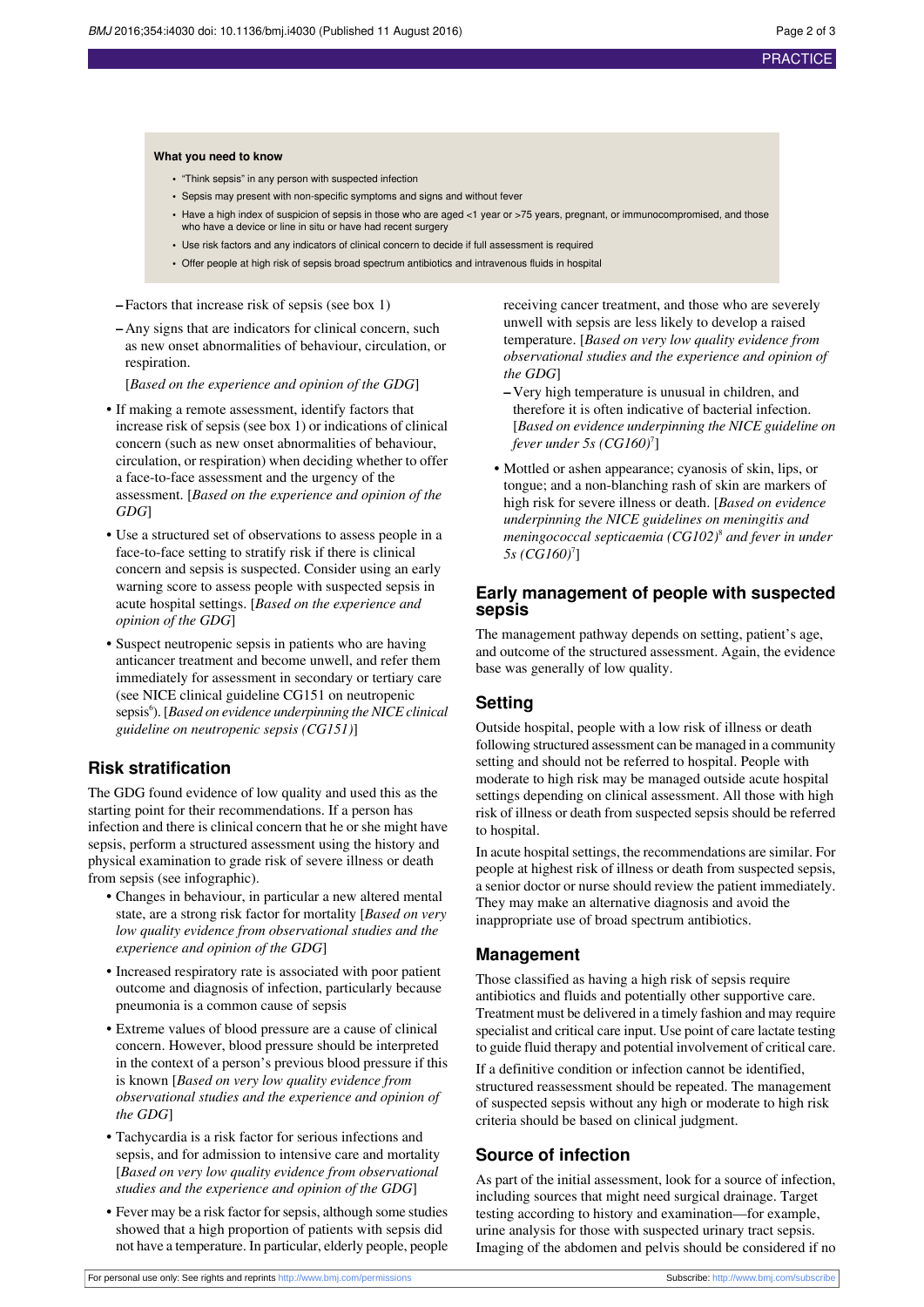#### **Box 1: Factors that increase the risk of sepsis**

People in the following groups are at increased risk of developing sepsis

- **•** People <1 year old or >75 years old, or very frail people
- **•** People who have impaired immune systems because of illness or drugs:
- **–** Chemotherapy for cancer treatment
- **–** Impaired immune function (such as those with diabetes or sickle cell disease, or people who have had a splenectomy)
- **–** Long term treatment with corticosteroids
- **–** Treatment with immunosuppressant drugs for non-malignant disorders, such as rheumatoid arthritis
- **•** People who have had surgery, or other invasive procedures, in the past six weeks
- **•** People with any breach of skin integrity (such as cuts, burns, blisters, or skin infections)
- **•** Injecting drug misuse
- **•** People with indwelling lines or catheters.
- **•** Women who are pregnant or have given birth or had a termination of pregnancy or miscarriage in the past six weeks, in particular, women who
	- **–** Have impaired immune systems because of illness or drugs
	- **–** Have gestational diabetes or diabetes or other comorbidities
	- **–** Needed invasive procedures (such as caesarean section, forceps delivery, removal of retained products of conception)
	- **–** Had a prolonged rupture of membranes
	- **–** Either have or have been in close contact with people with group A streptococcal infection (such as scarlet fever)
- **–** Have continued vaginal bleeding or an offensive vaginal discharge
- **•** Neonates, particularly if there has been:
- **–** Invasive group B streptococcal infection in a previous baby
- **–** Maternal group B streptococcal colonisation, bacteriuria, or infection in the current pregnancy
- **–** Prelabour rupture of membranes
- **–** Preterm birth after spontaneous labour (before 37 weeks' gestation)
- **–** Suspected or confirmed rupture of membranes for >18 hours in a preterm birth
- **–** Maternal intrapartum fever >38°C, or confirmed or suspected chorioamnionitis
- **–** Parenteral antibiotic treatment given to the woman for confirmed or suspected invasive bacterial infection (such as septicaemia) at any time during labour or in the 24 hour periods before and after the birth (this does not refer to intrapartum antibiotic prophylaxis)
- **–** Suspected or confirmed infection in another baby in the case of a multiple pregnancy

likely source is identified after clinical examination and initial tests. [*Based on knowledge of the epidemiology of causes, and the experience and opinion of the GDG*]

Contributors: All authors contributed to the conception and drafting of this article, and to revising it critically. They have all approved this version. SNF is guarantor.

Funding: The National Guideline Centre was commissioned and funded by the National Institute for Health and Care Excellence to write this summary.

Competing interests: We declare the following interests based on NICE's policy on conflicts of interests (available at: [www.nice.org.uk/Media/](http://www.nice.org.uk/Media/Default/About/Who-we-are/Policies-and-procedures/code-of-practice-for-declaring-and-managing-conflicts-of-interest.pdf) [Default/About/Who-we-are/Policies-and-procedures/code-of-practice](http://www.nice.org.uk/Media/Default/About/Who-we-are/Policies-and-procedures/code-of-practice-for-declaring-and-managing-conflicts-of-interest.pdf)[for-declaring-and-managing-conflicts-of-interest.pdf\)](http://www.nice.org.uk/Media/Default/About/Who-we-are/Policies-and-procedures/code-of-practice-for-declaring-and-managing-conflicts-of-interest.pdf): SNF is a clinical trial investigator for commercial clinical trials and all NIHR portfolio commercial studies, which include paediatric vaccination trials, paediatric viral infection trials, a pilot phase II study of corticosteroids in paediatric sepsis and a trial on an antimicrobial agent in paediatric bone and joint infections. SNF is also a co-investigator on a commercially funded trial on pneumococcal molecular epidemiology. SNF attended a meeting arranged by Astellas, Cubist, and Actelion on Clostridium difficile

infections in infants, a flu vaccine advisory board hosted by AstraZeneca, and an Infectious Diseases Research Network meeting on sepsis biomarkers for children. The authors' full statements can be viewed at: [www.nice.org.uk/guidance/ng51/evidence/appendices-ag-2551523294](http://www.nice.org.uk/guidance/ng51/evidence/appendices-ag-2551523294)

- 1 Parliamentary and Health Service Ombudsman. Time to act. Severe sepsis: rapid diagnosis and treatment saves lives. 2013. [www.ombudsman.org.uk/time-to-act](http://www.ombudsman.org.uk/time-to-act).
- 2 Singer M, Deutschman CS, Seymour CW, et al. The Third International Consensus definitions for sepsis and septic shock (Sepsis-3). JAMA 2016;315:801-10. [doi:10.1001/](http://dx.doi.org/10.1001/jama.2016.0287) [jama.2016.0287](http://dx.doi.org/10.1001/jama.2016.0287) [pmid:26903338.](http://www.ncbi.nlm.nih.gov/pubmed/?term=26903338)
- 3 Surviving Sepsis Campaign. Surviving Sepsis Campaign responds to Sepsis-3. 2016. [www.survivingsepsis.org/SiteCollectionDocuments/SSC-Statements-Sepsis-Definitions-](http://www.survivingsepsis.org/SiteCollectionDocuments/SSC-Statements-Sepsis-Definitions-3-2016.pdf)[3-2016.pdf.](http://www.survivingsepsis.org/SiteCollectionDocuments/SSC-Statements-Sepsis-Definitions-3-2016.pdf)
- 4 National Institute for Health and Care Excellence. Sepsis: recognition, diagnosis and early management (NICE guideline 51). 2016. [www.nice.org.uk/guidance/ng51.](http://www.nice.org.uk/guidance/ng51)
- 5 Sepsis Trust. Clinical toolkits. [http://sepsistrust.org/clinical-toolkit/.](http://sepsistrust.org/clinical-toolkit/) 6 National Institute for Health and Care Excellence. Neutropenic sepsis: prevention and management in people with cancer (clinical guideline 151). 2014. [www.nice.org.uk/](http://www.nice.org.uk/guidance/cg151) [guidance/cg151](http://www.nice.org.uk/guidance/cg151).
- 7 National Institute for Health and Care Excellence. Fever in under 5s: assessment and initial management (clinical guideline 160). 2013. [www.nice.org.uk/guidance/cg160](http://www.nice.org.uk/guidance/cg160).
- 8 National Institute for Health and Care Excellence. Meningitis (bacterial) and meningoco septicaemia in under 16s: recognition, diagnosis and management (clinical guideline 102). 2015. [www.nice.org.uk/guidance/cg102.](http://www.nice.org.uk/guidance/cg102)

Published by the BMJ Publishing Group Limited. For permission to use (where not already granted under a licence) please go to [http://group.bmj.com/group/rights-licensing/](http://group.bmj.com/group/rights-licensing/permissions) [permissions](http://group.bmj.com/group/rights-licensing/permissions)